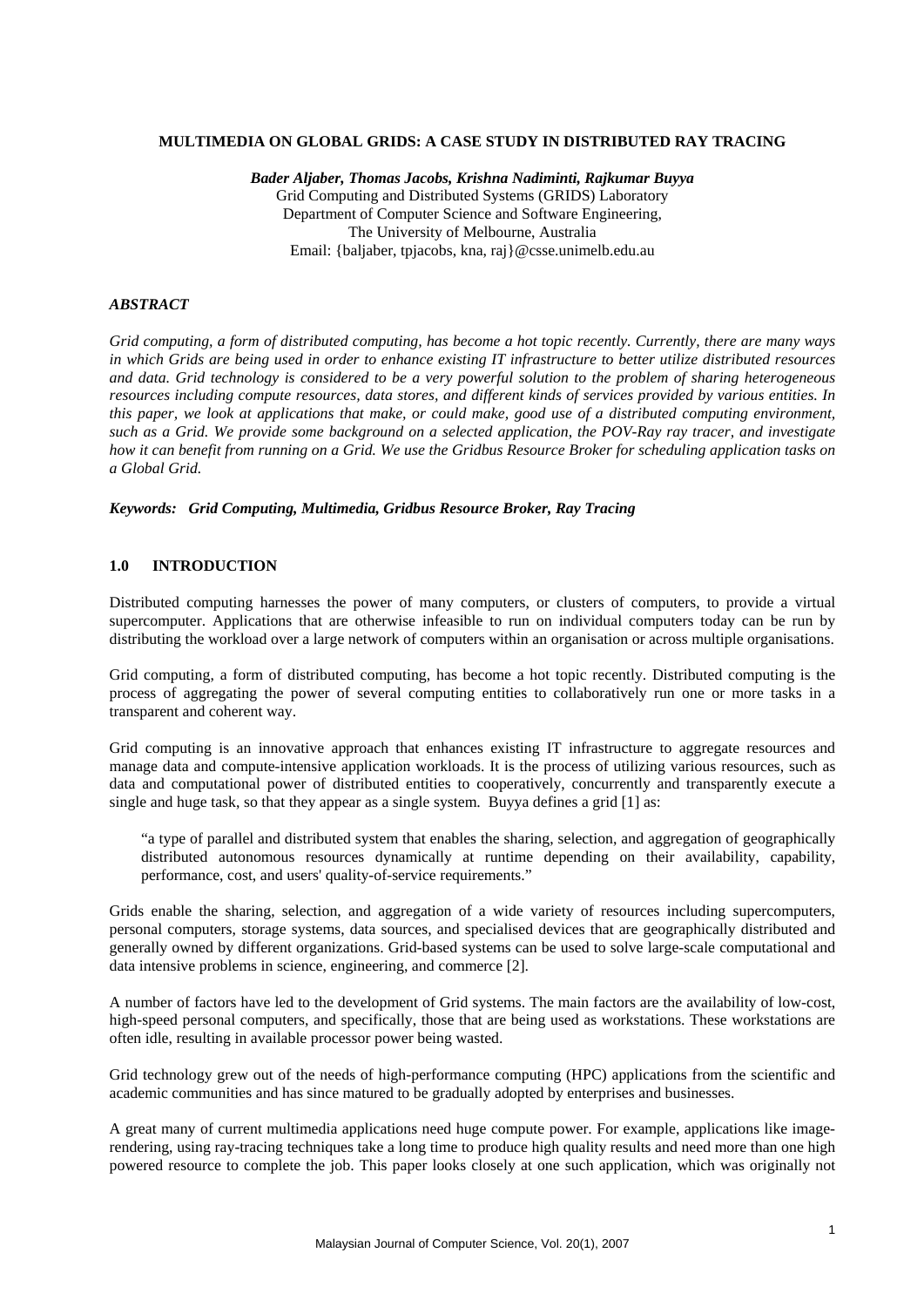designed to be distributed, and describes how to make it function on a distributed computing platform. The original application, called POV-Ray, uses ray-tracing to render very high-quality 3D images.

# **2.0 MULTIMEDIA APPLICATIONS AND HIGH-PERFORMANCE COMPUTING (HPC)**

Multimedia applications, a combination of interactive text, graphics, video, animation and sound, have increasingly become an important part of people's lives today. They are widely used in many activities such as entertainment, education, business and communication. Table 1 shows some of these multimedia applications. Multimedia applications can be shared between people situated across the street, in a neighbouring state or even in another country [3], via a distributed system. This introduces the term *distributed multimedia*.

When it comes to implementing distributed multimedia, many concerns have been brought about such as price, performance, efficiency and plumbing. Our focus in this paper is what is commonly desired - to obtain the highest performance with the lowest price possible. In distributed multimedia applications, huge amounts of stored media files must be managed and accessed efficiently, and a large number of complex, compute-intensive calculations are involved. As a consequence, normal computers such as personal computers (PCs) would be insufficient because processing on such systems takes a very long time. Also since some multimedia operations can occur concurrently, distributed multimedia applications could be executed in parallel for better efficiency and quality. This raises the need for a technique that can manage resources with a capability to run operations in parallel [4].

| <b>Multimedia Application Class</b> | <b>Examples</b>                              |  |
|-------------------------------------|----------------------------------------------|--|
| 3D Ray-tracing                      | POV-ray[32], MPI-POV[21], PVM-POV[22]        |  |
| Movie                               | $XviD[24]$ , Shrek $2[23]$                   |  |
| Games                               | AgentSheets[6], Dazzler[19], CyberEditor[20] |  |
| Paint program                       | UberPaint 4p, Deluxe Paint 4 [30]            |  |
| Picture viewer                      | MysticView[26]                               |  |
| Sound and Music                     | Roland TB 303[27]                            |  |

|  |  |  |  | Table 1: List of Some Multimedia Applications. |
|--|--|--|--|------------------------------------------------|
|--|--|--|--|------------------------------------------------|

Computer researchers and analysts have investigated various techniques to solve issues such as load balancing, increasing the speed of processing and getting high performance with low cost. One of the most effective ways found is by using High Performance Computing (HPC) resources such as Clusters. Another approach is aggregating the power of distributed HPC systems to create computational Grids. In other words, an advanced and complex multimedia application can work better with the usage of high performance computing and communication technologies for the processing, storage, and real-time delivery of data.

# **2.1 HPC in the Movies**

The movie 'Shrek2' (see Table 1), released in May 2001, is a computer-animated motion picture that renders moving images by using high performance computers. This application came to life with help from technology developed by HP Labs for providing high quality rendering capability. Using HP's Remote 3D software and DreamWorks' high-resolution imaging technology, Virtual Studio Collaboration (VSC) linked all the creative elements together, enabling real-time communication and the efficient exchange of storyboarding, content review, editing, creative consulting and other vital production information [5].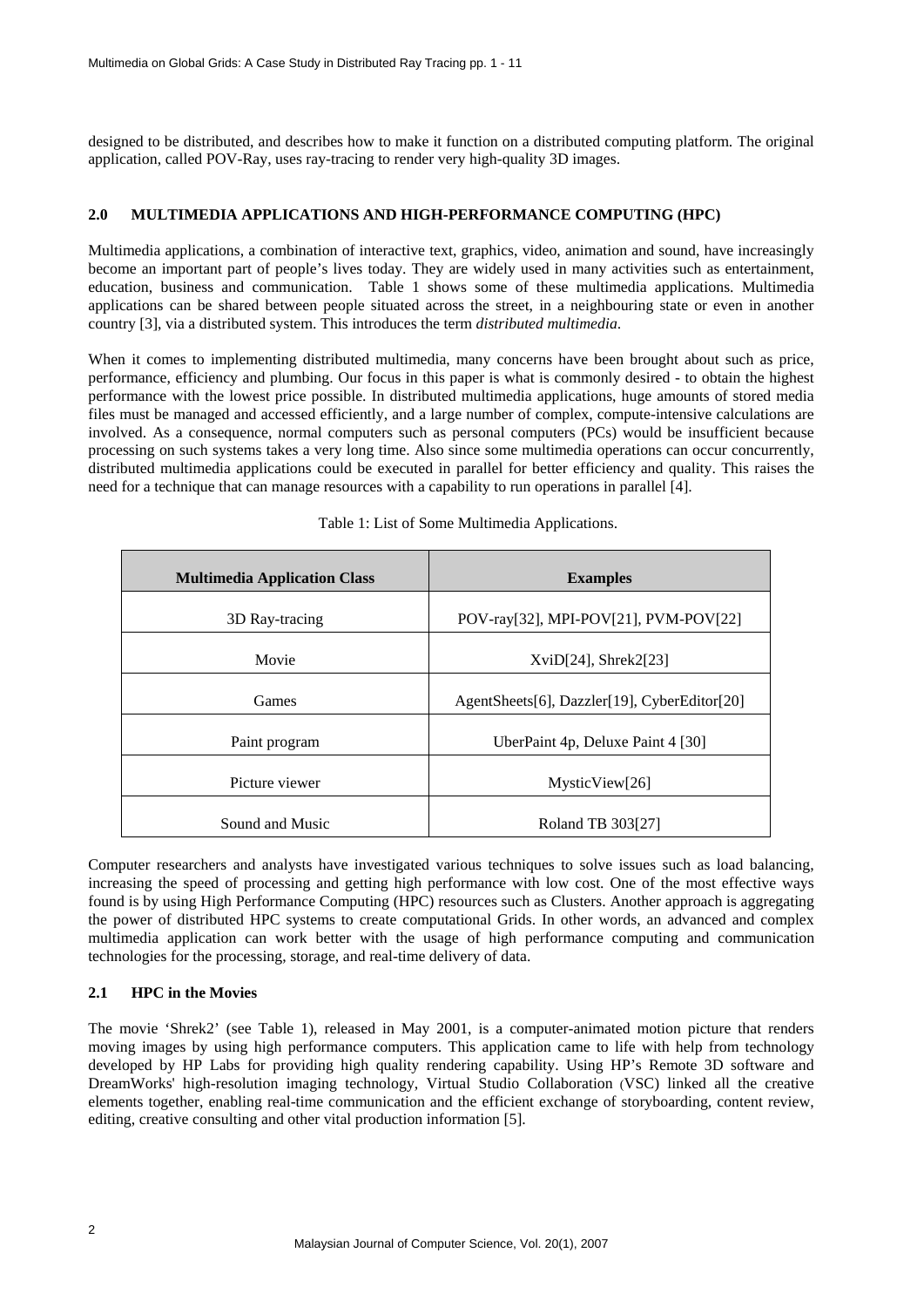### **2.2 HPC in the Graphical World**

Tasks like creating class room simulations, for example, are more manageable when people are working together, exchanging thoughts and assisting each other with the development. AgentSheets (see Table 1) is a tool for building interactive, graphical systems that can enable such scenarios and more. A free demo version can be downloaded from [6]. The AgentSheets application allows a group of people to collaborate on a project resulting in better and more comprehensive results than managing the project in other ways. For example, creating a web site and building a simulation of implementing a complex project allowed a group of students to distribute the workload among themselves according to their individual interests [7].

Such scenarios need the tools to support collaboration and communication between the group members contributing to different tasks in the project. Grids are an effective and reliable way to implement application scenarios which involve distributed groups of people collaborating remotely. Distributed computing utilizes multiprocessors to perform concurrent jobs in parallel. These techniques can significantly help reduce costs, increase efficiency and improve overall price/performance of complex applications using networks.

## **2.3 Grid Technologies for Media Applications**

HPC and Grids can significantly help because a single multimedia application would be run by multiple powerful resources concurrently and transparently. Moreover, since distributed multimedia applications may require a variety of resources that are not available in a single organisation, heterogeneity and availability, security, and fault tolerance and other issues arise. Grid technology takes care of all these issues by using what is called "middleware"[\[9\]](#page-9-0) [\[15\].](#page-9-1) The architecture of a typical Grid is shown in Fig. 1.

The Grid Fabric consists of distributed resources such as computers, networks, storage devices and scientific instruments. The distributed resources could be logical or physical clusters, supercomputers, servers and ordinary PCs which run a variety of operating systems (such as UNIX variants or Windows) [8].

The Core Grid middleware sits on top of this fabric and provides services such as remote process management, coallocation of resources, storage access, information registration and discovery, security, and some aspects of Quality of Service (QoS) such as resource reservation and trading. So, the complexity and heterogeneity of distributed resources can be hidden by these services by providing a uniform and consistent access to them. A popular Grid middleware which supports many of these core services is Globus [9] developed by researchers from the Argonne National Laboratory and University of Southern California, USA. Alchemi [10] is another middleware, which is predominately focuses on supporting enterprise Grids and it offers Web services-based remote job management services.

User-level Grid middleware provides abstractions to the services provided by the low-level (core) middleware. These include application development environments, programming tools and resource brokers. The most important component in this layer is the broker which is used to submit, manage, schedule and gather jobs across grid resources. A popular user-level Grid middleware providing utility-oriented grid resource management and scheduling services is Grid Resource Broker [11] developed by researchers from the University of Melbourne, Australia.

Several applications can be constructed on top of grid middleware, developed using Grid-enabled languages and utilities such as HPC++ or MPI. An example is multimedia applications which need huge computational power, and access to remote data sets.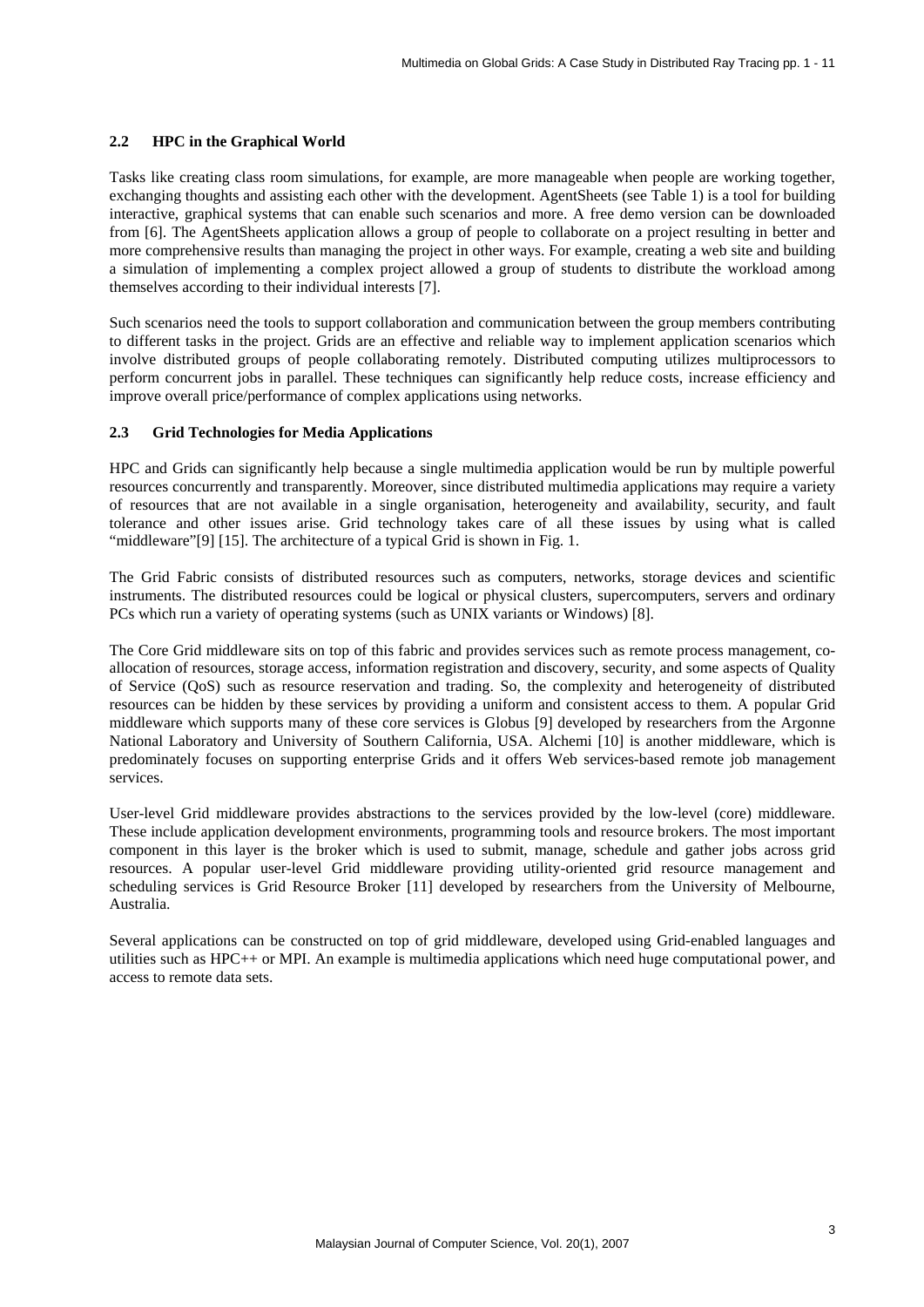

| <b>User Level Middleware</b>                                                                                                        |
|-------------------------------------------------------------------------------------------------------------------------------------|
| <b>Workflow and Application Programming Interface (API)</b>                                                                         |
| <b>Resource Management and Scheduling</b><br>(e.g. Gridbus Resource Broker)                                                         |
| <b>Core Middleware</b>                                                                                                              |
| Job execution, monitoring and management, Security, Quality of Service<br>(QoS), Trading, and other services (e.g. Globus, Alchemi) |

| <b>Grid Fabric: Distributed Resources</b> |                  |                |                |                              |  |
|-------------------------------------------|------------------|----------------|----------------|------------------------------|--|
| <b>Clusters</b>                           | Super-           | Data           | Data           | <b>Application Services,</b> |  |
|                                           | <b>Computers</b> | <b>Storage</b> | <b>Sources</b> | <b>Instruments</b>           |  |

Fig. 1: The Architecture of Grid.

# **3.0 PERSISTENCE OF VISION RAY-TRACING (POV-RAY) AND HPC**

POV-Ray is short for Persistence of Vision Ray tracing, a tool for producing high-quality computer graphics. The POV-Ray program creates three-dimensional, photo-realistic images using a rendering technique called ray-tracing. It reads in a text file containing information describing the objects and lighting in a scene and generates an image of that scene from the view point of a camera also described in the text file [12]. Ray-tracing is a very computeintensive method for generating 3D images, but it produces very high quality images (see Fig. 2) with realistic reflections, shading, perspective and other effects.

Ray-tracing generates images by tracing one beam of light per pixel from the "camera" into the scene, through the virtual display screen, and intersecting it with objects in the scene (see Fig. 3). At each intersection, we follow secondary rays, generated by reflection, transmission, and shadows, which in turn intersect with other objects, generating more rays, and so on, to generate a ray-tree, which usually has about 10 levels of depth. When the raytree is completed, we determine the intensity and colour of each pixel by adding up the components from the base of the ray-tree.

This iterative or recursive 'following reflections' approach requires a lot of intersections to be calculated per pixel. POV-Ray in its normal form uses only one computer to render the image. Because of this, some images may take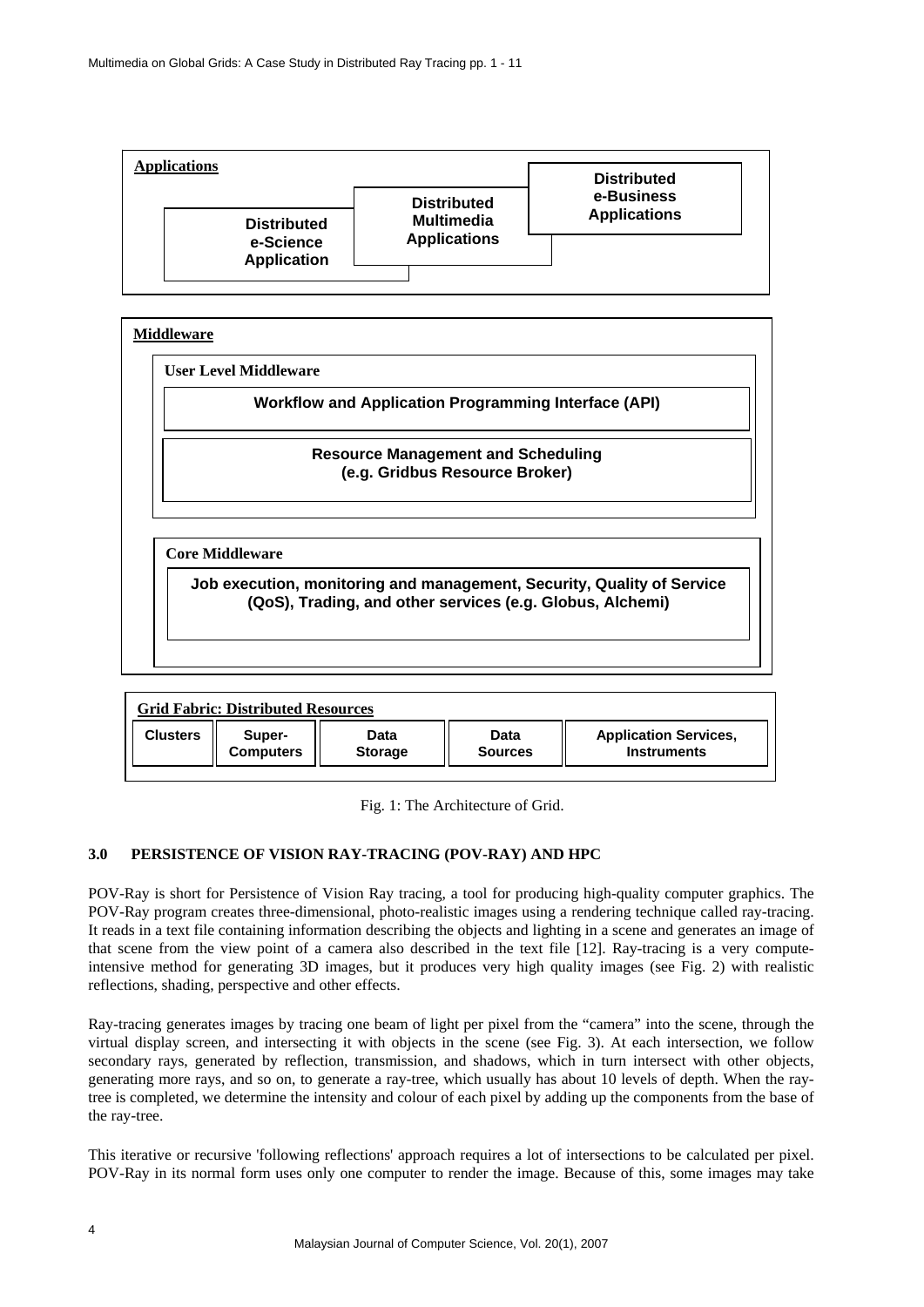many hours or even days to fully render on up-to-date PCs. Animation, as a natural extension, of course can take an intractable amount of time [13].





Fig. 2: A scene rendered by POV-Example 18 rendered by POV-<br>
Fig. 3: How ray-tracing works [12].<br>
Ray [32].

# **3.1 Clusters and Ray-tracing**

Photo-realistic image synthesis is widely used in many applications such as architectural design, industrial design, visual simulation for landscape design, and art and so on. However, producing photo-realistic images with high quality is very time-consuming.

Researchers and scientists have attempted to use parallel computers and clusters to speed up the rendering of photorealistic images. When using cluster computing, the image is split into a number of frames or slices either by rows or columns and each computer renders a subset of the total number of frames. The frames can be sent to each computer in contiguous chunks or in an interleaved order. In either case a preview (every nth frame) of the animation can generally be viewed as the frames are being computed.

Basic clustering, though useful, might not be sufficient to render a very complex image or animation in a reasonably short time. One way to achieve a more efficient rendering process is using more than one cluster: that is, applying Grid computing technology.

# **3.1.1 MPI-POV / PVM-POV**

There are two distributed versions of the ray-tracing application that have been developed, based on POV-Ray. They are called MPI-POV and PVM-POV (a Parallel Implementation of POV-Ray based on MPI (Message Passing Interface) and PVM (Parallel Virtual Machine) respectively). These distributed versions are both patches on the original POV-Ray source code. With these versions, we are able to enlist the power of several computers to render one image or animation, thus making the rendering more tractable, and feasible.

PVM-POV works by having one master and many slave tasks. The master and workers are in a single cluster system working concurrently. The master has the responsibility of dividing the image up into small blocks, which are assigned to the slaves. When the slaves have finished rendering the blocks, they are sent back to the master, which combines them to form the final image. The master does not render anything by itself, although there is also, usually, slave running on the same machine as the master, since the master task itself does not use much CPU power [16].

MPI-POV works much the same way as PVM-POV, and is actually a patch on PVM-POV (which itself is a patch on POV-Ray). The main difference is that it runs using MPI as opposed to PVM.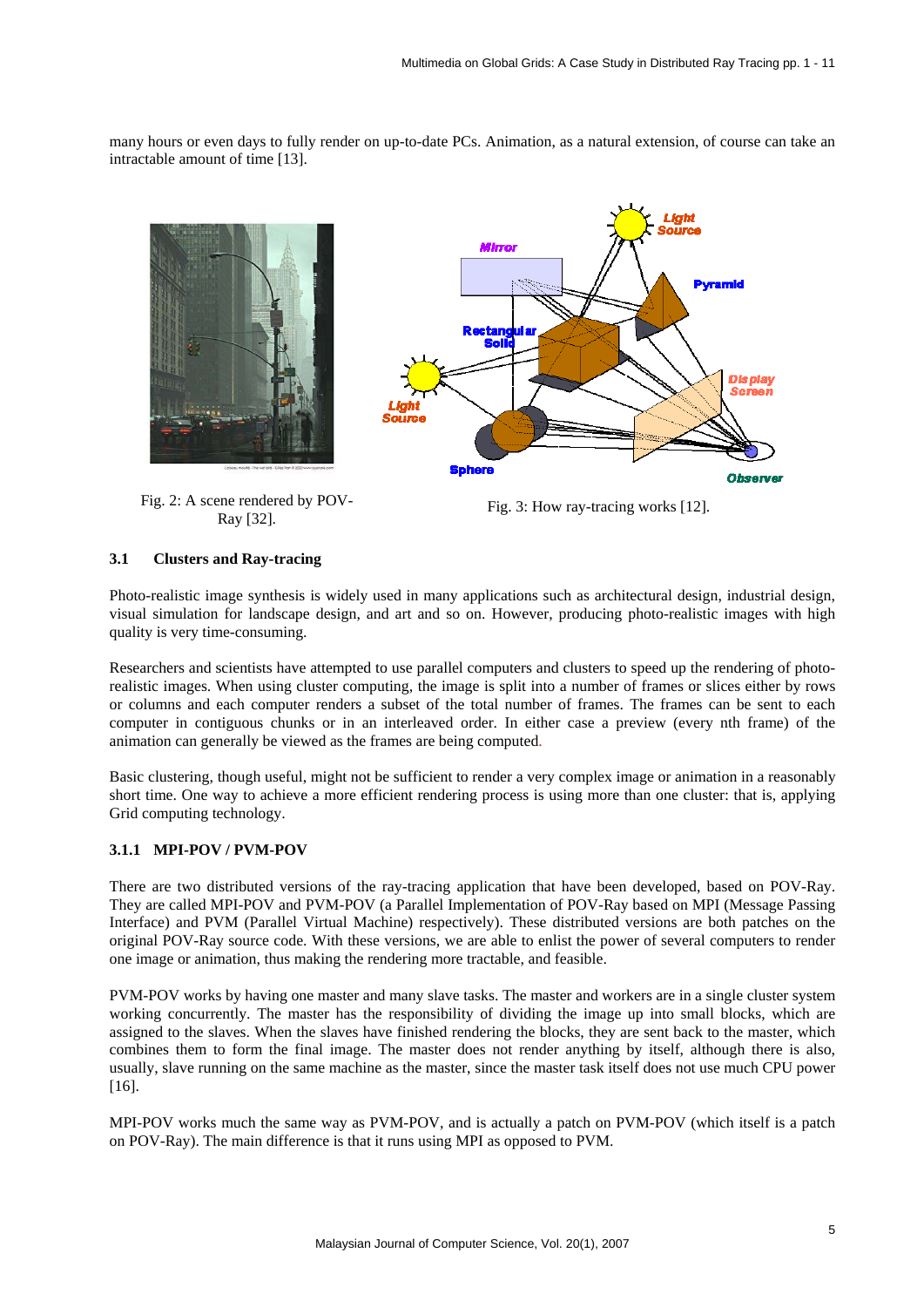#### **3.2 Weakness of current systems**

MPI-POV and PVM-POV are aimed at being run on clusters, and so do not take into account the heterogeneity of resources; for example, computers with different computational power, different network link speed and other characteristics. They are not able to adapt to changes in network conditions, node failures, overloading or other dynamic conditions that prevail in the computing environment, instead they just assume homogeneity in compute power and other attributes in their algorithms of work distribution, which will result in overloaded or under utilised nodes when executed on a heterogeneous environment. This makes them (MPI / PVM) unsuitable for use on a Grid, which consists of heterogeneous resources, leaving them unable to scale well. The work presented in this paper aims to allow POV-Ray to balance the workload evenly over non-uniform computational resources. The work described in [17] looks at this very problem and describes various methods for load-balancing.

Another weakness is that they only run over PVM or MPI, limiting the possible deployment of the systems. POV-Ray extended in this work, distributes the rendering load using the Gridbus Broker system to enhance its execution speed by running on global Grids.

# **4.0 POV-RAY ON GLOBAL GRIDS**

The distributed POV-Ray rendering application is developed in Java, and uses the Gridbus Grid Resource Broker [11] Application Programming Interface (API) [18]. The broker allows transparent and seamless access to heterogeneous resources, providing services such as resource discovery, secure access, scheduling, monitoring, and job submission [18]. It supports both computational and data grid applications. Fig. 4 shows a common way which the broker can be invoked from within a Java program.

As described in [18]: a resource on a grid could be any entity that provides access to a service. This could range from compute servers to databases, scientific instruments, applications and the like. In a heterogeneous environment like a Grid, resources are generally owned by different people, communities or organizations with varied administration policies, and goals. Naturally, obtaining and managing access to these resources is not a simple task. Resource brokers aim to simplify this process by providing an abstraction layer to users who just want to get their work done. In the field of Grids and distributed systems, resource brokers are software components that let users access heterogeneous resources transparently, without having to worry about availability, access methods, security issues and other policies. The Gridbus resource broker is designed with the aim of solving these issues in a simple way.

The broker takes care of job submission and scheduling. It dispatches tasks to available resources and collects the results back. It isolates the complexity of underlying system architecture of the grid and provides a uniform access method to different core middleware grid architectures. The rendering program we implemented creates tasks in the Gridbus broker by specifying the start row and end row for each slice of the image. The broker executes the tasks by sending them to its dispatcher module, which is responsible for submitting and monitoring the tasks on the resources. The broker then polls the resources periodically, and raises events when the status of tasks changes.

The program updates the display accordingly when it receives these events. Once all the slices of one image have been collected after rendering, the Java program displays all these slides as one image. It then generates the final PNG file from the slices, and writes it to the working directory of the program. When the image is being rendered, the slices are sent to the resources in order, but will be returned back from the resources possibly out-of-order, depending on the various speeds and load levels of the resources.

In terms of speedup and performance, if all slices take about the same time to be completely processed then dividing the images evenly either by rows or columns would be the optimal way to distribute the load amongst the nodes. Unfortunately this is not always the case; the rows across some parts of the image, for instance the background, might take a trivial length of time to render while other rows that intersect the object's part of the scene might take a lot longer. As a result, the machines that rendered the fast portions will stand idle for most of the time or the whole process of rendering will take much longer because the most complicated parts on the image are being rendered by a few nodes while the others are idle. This case violates the aim of rendering images through Grid system. Therefore, this can be overcome by using load balancing techniques.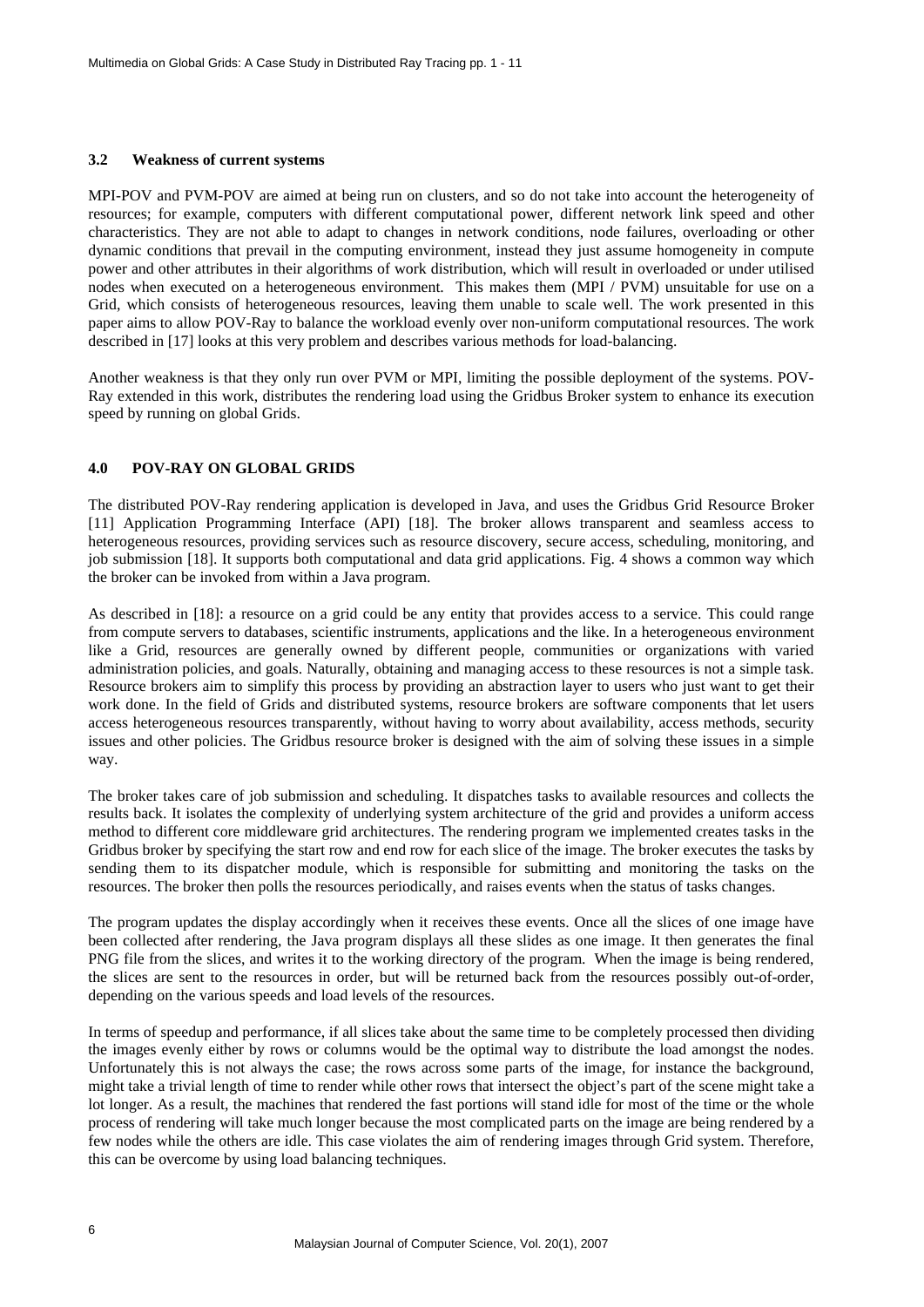One way around this, suggested by [\[14\]](#page-9-2), is to split the parts that would take longer into many more row chunks than there are computers and create a program that submits jobs to machines as they become free. Another way is to create row chunks of different heights according to the estimated rendering time. The script used to render the final image can be modified to render a much smaller image with the same number of row chunks. An estimate of the time for the different rows can be used to create narrow row chunks in the complex regions and wide row chunks in the fast rendering regions.

Another possible way is to divide the image into chunks and keep node busy by sending chunk to any node if that node has finished its current work and has become free to receive other work. In other words, assuming that all jobs, chunks, are in a pool and nodes should ask for new job once they finished their current jobs. Consequently, there would be better node utilisation.



Fig. 4: Creating a new "Farming Engine", more information can be found in [18].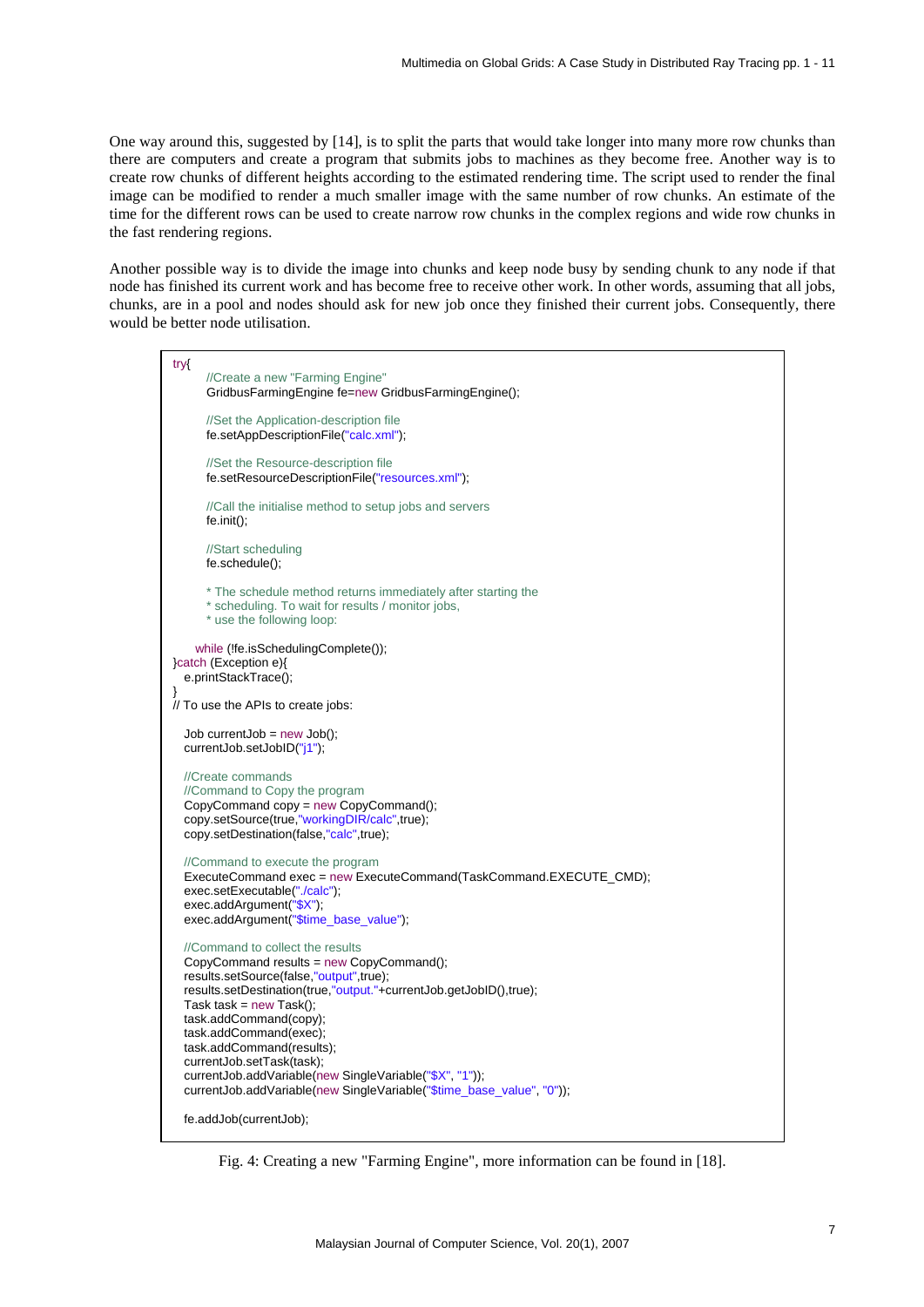## **4.1 The Gridbus POV-Ray Distributed Rendering Application - Screenshots**

The GUI for the distributed rendering application is organised into five tabs (Fig. 5). Interaction with the program is briefly described with snapshots of some of the screens.

# **4.1.1 Opening screen (see Fig. 5)**

| <b>Gridbus POV-ray</b><br>رڪ |                                                                        |  |  |  |  |
|------------------------------|------------------------------------------------------------------------|--|--|--|--|
| Introduction                 | Output<br>Resources<br>Render<br>Input                                 |  |  |  |  |
| -- 22 23                     |                                                                        |  |  |  |  |
|                              | Welcome to Gridbus Povray. Set the options from the tabs, then render. |  |  |  |  |

Fig. 5: The first tab of the project GUI.

# **4.1.2 Input options**

The user can choose the image that needs to be rendered. The "fish.pov" file, for example, is a good choice for a demonstration, as it is quite a complex, detailed image and takes a while to render. All the files in the directory containing the '.pov' file are copied to each grid node, including '.inc' files and the '.pov' file. The user must make sure that all the files required for rendering a particular image, such as texture files and '.inc' files are included within the same directory. It is also a good practice to make sure that no other large files are in that directory, as these will be unnecessarily transferred to each node.

## **4.1.3 Output options**

This allows the user to specify the size of the image to render as well as the name of final result image (see Fig. 6). The final image is placed in the working directory of the program. The user can also specify the number of slices for the program to divide the image.

| ≜<br><b>Gridbus POV-ray</b>    |                               |                                        |           |        |  |  |  |
|--------------------------------|-------------------------------|----------------------------------------|-----------|--------|--|--|--|
| Introduction                   | Input                         | <br>Output<br><u> ISBN 978-8-000 1</u> | Resources | Render |  |  |  |
|                                | PNG filename output: rendered |                                        |           |        |  |  |  |
|                                |                               |                                        |           |        |  |  |  |
|                                |                               |                                        |           |        |  |  |  |
|                                |                               |                                        |           |        |  |  |  |
|                                | Width 1,000 $\Leftrightarrow$ |                                        |           |        |  |  |  |
|                                |                               |                                        |           |        |  |  |  |
|                                |                               |                                        |           |        |  |  |  |
|                                |                               |                                        |           |        |  |  |  |
| Height 1,000 $\Leftrightarrow$ |                               |                                        |           |        |  |  |  |
|                                |                               |                                        |           |        |  |  |  |
|                                |                               |                                        |           |        |  |  |  |
|                                |                               | Number of slices: $ 5 \rangle$         |           |        |  |  |  |
|                                |                               |                                        |           |        |  |  |  |
|                                |                               |                                        |           |        |  |  |  |

Fig. 6: The third tab of the project GUI.

## **4.1.4 Selection of Grid resources**

This tab allows the user to choose the distributed resources from the pre-defined list, or to specify a XML resource listing file, which contains a list of Grid resources to use in the rendering.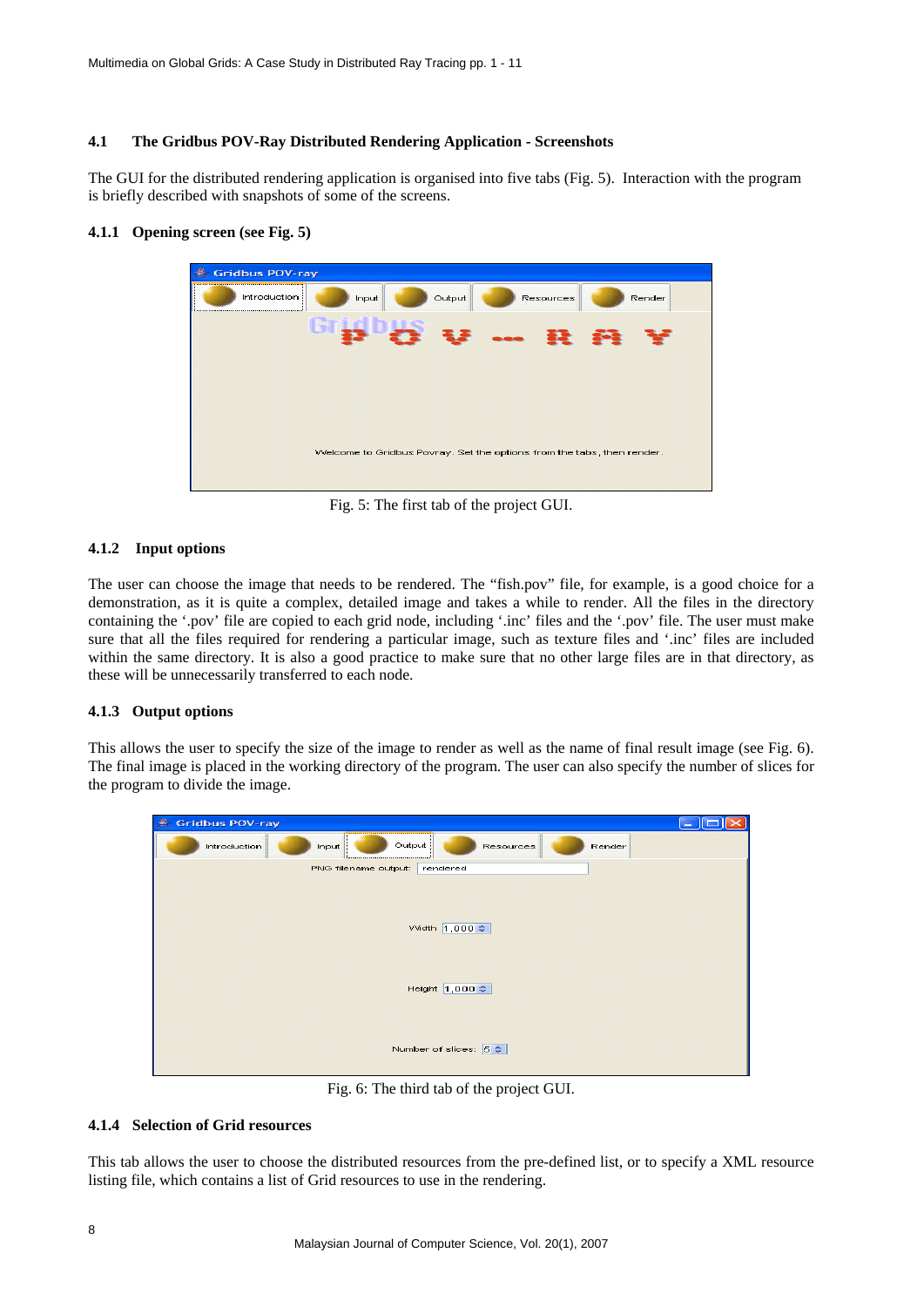#### **4.1.5 Rendering the Image**

When all options have been set, the user can initiate the rendering. This brings up the status of all the slices of the image. Each one starts up, then renders, and when finished rendering that slice of the image is displayed in place. The order of the slices rendered will vary, depending on the load on each resource. Once all of the slices have been rendered, they will form the final image on-screen, and the final '.png' file will be generated and written to the working directory of the program. When all nodes finish their jobs, complete output is displayed (Fig. 7).



Fig. 7: The final look of a sample rendered image.

## **4.2 Results and Performance**

The program delivers a speedup factor nearly equal to the number of resources that the execution is divided over, because it is an embarrassingly parallel application. Some overhead is incurred, because the input files need to be copied to each grid node and this takes time, especially if the image is complex and involves many textures.

A complex image of a lighthouse was used for testing the performance. This was rendered over the three grid resources available to the study. The three grid resources were manjra.cs.mu.oz.au, belle.cs.mu.oz.au, and belle.anu.edu.au. manjra.cs.mu.oz.au is a 13-node x86-based Linux cluster located at the Department of Computer Science, The University of Melbourne. belle.cs.mu.oz.au is an SMP with four 2.6 GHz Intel Xeon processors with 2 GB RAM, 70 GB HD running Linux located at the same place. belle.anu.edu.au has a configuration similar to bell.cs.mu.oz.au and is located at the Australian National University, in Canberra.

It takes about 5 minutes to render 4 out of 100 slices of the image, which means that it would take about 2 hours to render the complete image. In contrast, the image takes approximately 9 days to render on a single Semptron 2600+ desktop PC.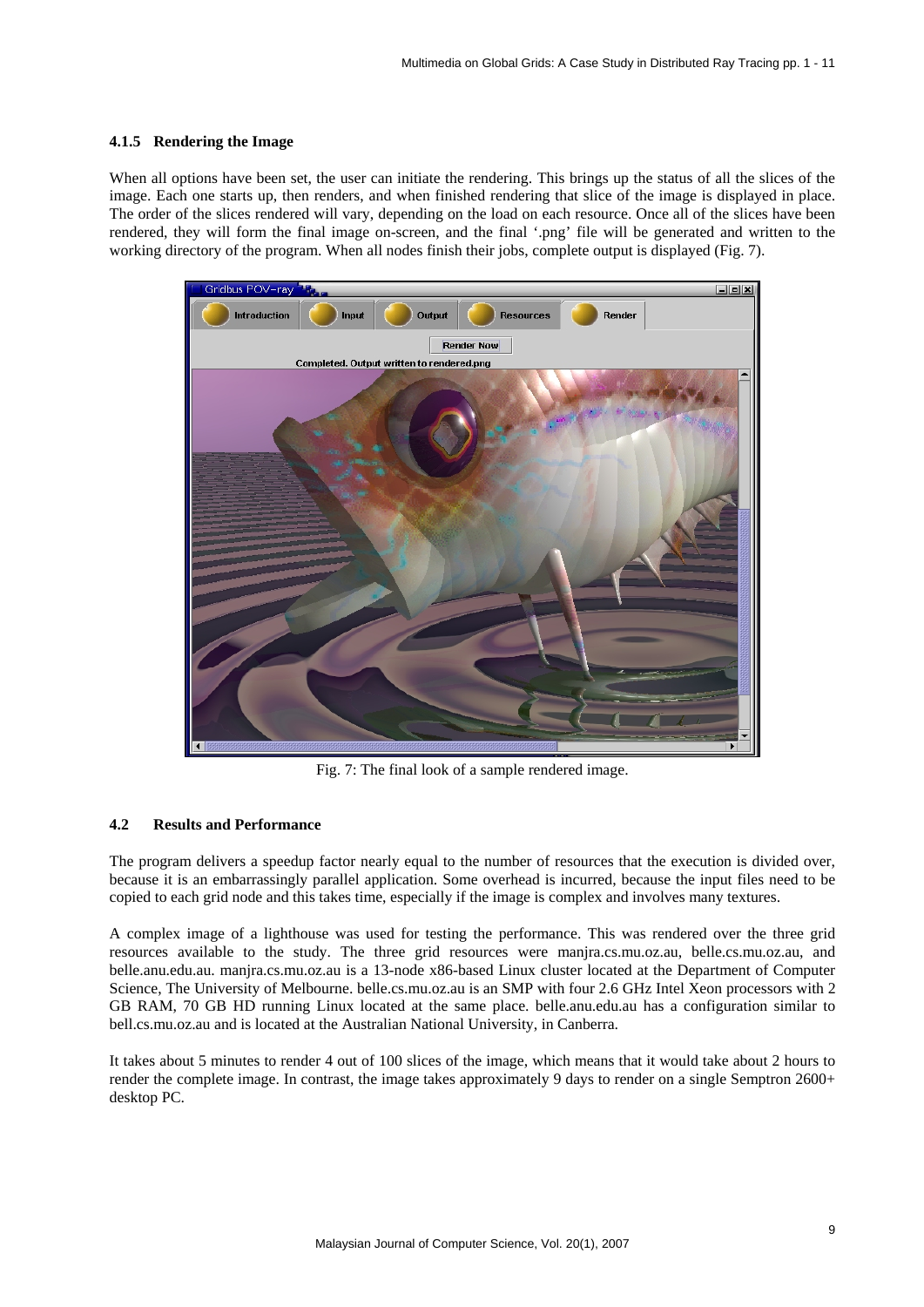#### **5.0 SUMMARY AND CONCLUSION**

In this paper we have looked at a number of distributed applications. We have investigated their differences, similarities, weaknesses, and how these applications work to distribute the load among the many workers that process sections of the data to be analysed.

We have presented an overview of the Grid approach to distributed multimedia applications, and how Grid environments can play a great role in not only speeding up computational processing by implementing methods for balancing the load over nodes evenly, but also enable on-demand sharing of heterogeneous distributed resources. As we have seen in this paper, the original, non-distributed application takes a long time to execute on a single desktop PC, however, it runs efficiently, scales well, and takes a much shorter time when it is implemented using Grid technology.

Finally, all these distributed applications and others have a significant impact on the development of science in different areas. Today, e-Science and e-Business are increasingly done through distributed global collaborations and research enabled by the Internet. In the future, perhaps there will be a Grid connecting not just the people and resources on the Earth but also those on other planets.

#### **REFERENCES**

- [1] R. Buyya, Grid Computing Info Center, http://www.gridcomputing.com/gridfaq.html, 2002.
- [2] M. Baker, R. Buyya, and D. Laforenza, "Grids and Grid Technologies for Wide-Area Distributed *Computing", International Journal of Software: Practice and Experience (SPE)*, Vol. 32, Issue 15, December 2002, pp. 1437-1466, Wiley Press, USA.
- [3] http://www.bridgeco.net (accessed in June, 2006)
- [4] http://www.dbpd.com/vault/9705davd.htm (accessed in May, 2006)
- [5] http://www.gridtoday.com/04/0503/103139.html (accessed in June, 2006)
- [6] http://agentsheets.com/ (accessed in June, 2006)
- [7] http://jasss.soc.surrey.ac.uk/3/3/forum/1.html (accessed in May, 2006)
- [8] P. Asadzadeh, R. Buyya, C. Ling Kei, D. Nayar, and S. Venugopal, "Global Grids and Software Toolkits: A Study of Four Grid Middleware Technologies", *High Performance Computing: Paradigm and Infrastructure*, Laurence Yang and Minyi Guo (editors), Wiley Press, New Jersey, USA, June 2005.
- <span id="page-9-0"></span>[9] I. Foster I. and C. Kesselman, "Globus: A Metacomputing Infrastructure Toolkit", *International Journal of Supercomputer Applications,* Vol 11 No.2: pp. 115-128, 1997.
- [10] A. Luther, R. Buyya, R. Ranjan, and S. Venugopal, "Alchemi: A .NET-Based Enterprise Grid Computing System", in *Proceedings of the 6th International Conference on Internet Computing (ICOMP'05)*, June 27- 30, 2005, Las Vegas, USA.
- [11] S. Venugopal, R. Buyya and L. Winton, "A Grid Service Broker for Scheduling e-Science Applications on Global Data Grids", *Concurrency and Computation: Practice and Experience*, Vol. 18 No. 6, pp. 685-699, Wiley Press, New York, USA, May 2006.
- [12] POVray project description http://www.povray.org/documentation/view/3.6.1/3/ (accessed in June, 2006)
- [13] Davis, T., "Generating Computer Animations with Frame Coherence in a Distributed Computing Environment"*,* in *Proceedings of the 36th Annual Southeast Regional Conference, April 1998.*
- <span id="page-9-2"></span>[14] M. Baker, A. Apon, R. Buyya, and H. Jin, "Cluster Computing and Applications", *Encyclopaedia of Computer Science and Technology*, Allen Kent and Jim Williams (editors), Vol. 45 (Supplement 30), Jan. 2002, pp. 87-125, Marcel Dekker, Inc., New York, USA
- <span id="page-9-1"></span>[15] P. Asadzadeh, R. Buyya, C. Ling Kei, D. Nayar, and S. Venugopal, "Global Grids and Software Toolkits: A Study of Four Grid Middleware Technologies", *High Performance Computing: Paradigm and Infrastructure*, Laurence Yang and Minyi Guo (editors), Wiley Press, New Jersey, USA, June 2005.
- [16] POVray theory of operation http://www-mddsp.enel.ucalgary.ca/People/adilger/povray/pvmpov.html (accessed in June, 2006)